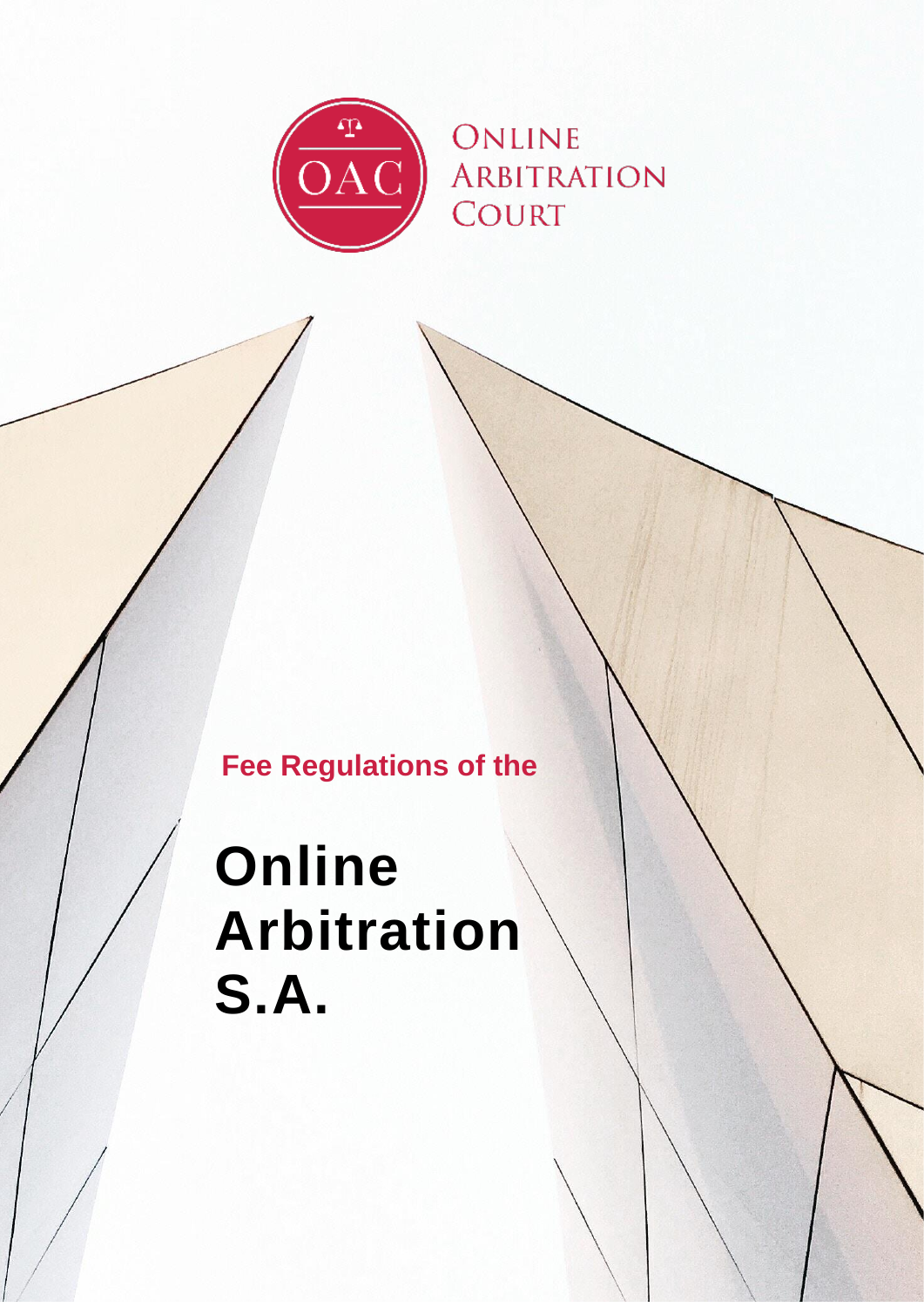# **Fee Regulations**

#### **(Appendix No. 1 to the Terms and Conditions for Provision of Electronic Services by Online Arbitration S.A. and Appendix No. 1 to the Terms and Conditions for Arbitrators of the Online Arbitration Court)**

## **§ 1 List of Fees**

1. The Administrator will collect the following fees:

a) registration fee for opening User account in the Application,

b) fee for proceedings before the Court, consisting of: administrative fee and arbitration fee in a 1:3 proportion,

c) fee for the set-off claim,

- d) fee for issuing an additional copy of the ruling,
- e) fee for access to archived minutes from a closed case,
- f) fee for expert opinion.

2. The fees are to be paid to Administrator's bank account, by bank transfer or through the online payment system in the Application. The payment system is provided by eCard S.A.

#### **§ 2 Amounts of Fees for Proceedings before the Court and of the Fee for the Set-off Claim.**

1. The base rate of the fee for proceedings before the Court will be calculated accordingly to the value of the dispute, i.e.:

a) up to 2 200 EUR: 276 EUR,

b) from 2 201 EUR to 4 500 EUR: 133 EUR and 6,5% of the value of the dispute (not less than 143 EUR),

c) from 4 501 EUR to 11 500 EUR: 430 EUR and 4,0% of the amount over 4 500 EUR,

d) from 11 501 EUR to 23 200 EUR: 444 EUR and 3,8% of the amount over 4 500 EUR,

e) from 23 201 EUR to 232 500 EUR: 1155 EUR and 2% of the amount over 23 200 EUR,

f) from 232 501 EUR to 2 325 600 EUR: 5341 EUR and 0,27% of the amount over 232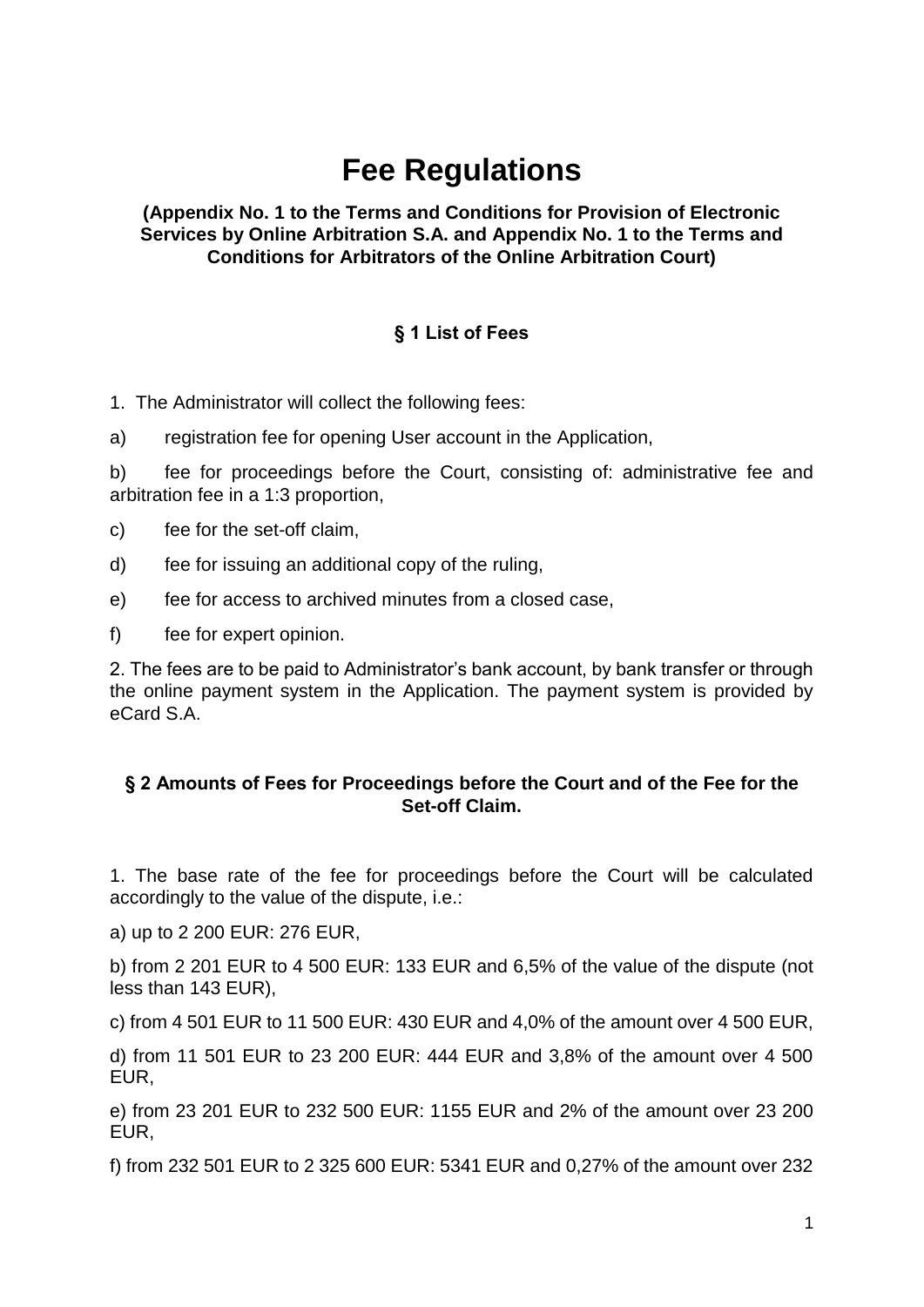500 EUR,

g) from 2 325 601 EUR: 10 922 EUR and 0,3% of the amount over 2 325 600 EUR.

2. In the cases examined by one Arbitrator, the collected fee for proceedings before the Court will constitute 100% of the base rate.

3. In the cases examined by three Arbitrators, the collected fee for proceedings before the Court will constitute 167% of the base rate.

4. The fee for the set-off claim will be calculated, accordingly to the value of the set-off claim, in the same way as the fee for proceedings before the Court.

## **§ 3 Amounts of Other Fees**

1. The registration fee is EUR 25.

2. The fee for issuing an additional copy of the ruling is EUR 25.

3. The fee for access to archived minutes from a closed case is EUR 50.

4. The fee for expert opinion is specified by the Presiding Arbitrator of the Arbitral Tribunal.

#### **§ 4 Available Methods of Payment**

- 1. The available methods of payment of fees for proceedings before the Court are:
- bank transfer,
- online bank transfer using the eCard S.A. payment system,
- credit card using the eCard S.A. payment system,

- PayPal using the eCard S.A. payment system.

2. The fees other than the fee for proceedings before the Court will be paid solely via bank transfers.

## **§ 5 Currencies of Payments**

1. The fee rates are stated in EUR. The conversions into other currencies are based on the last average exchange rate published by the European Central Bank.

2. The fees may be paid in the following currencies:

- EUR,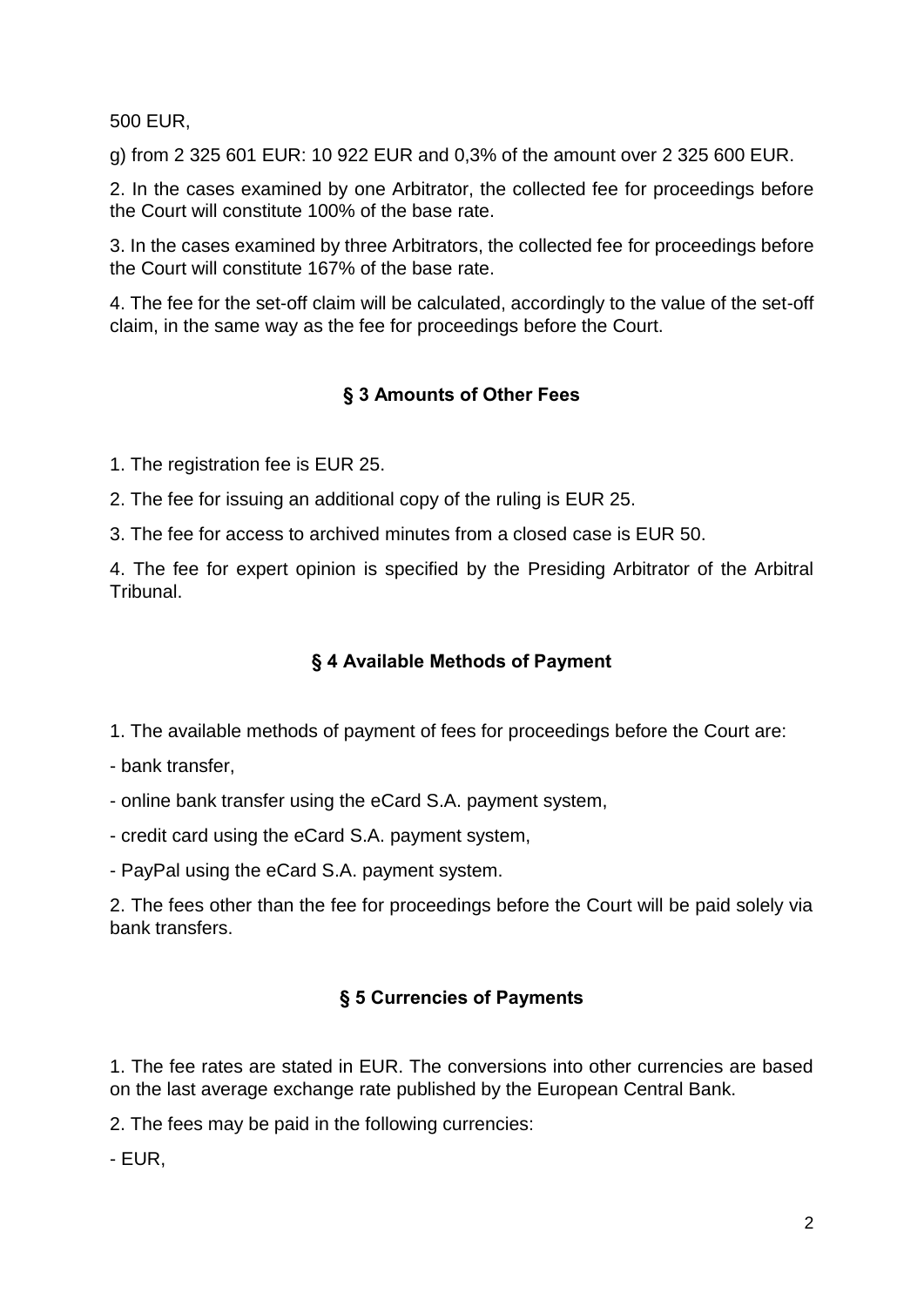- USD,

- PLN.

3. The Administrator may also offer payments in other currencies, which will not constitute an amendment to these Regulations.

#### **§6 Bank Accounts**

1. Subject to the provisions of §10, the fees will be paid, depending on currency, to the following bank accounts:

- EUR: PL 94 1050 1575 1000 0090 3161 7419
- USD: PL 50 1050 1575 1000 0090 3161 7435
- PLN: PL 95 1050 1575 1000 0090 3161 7401

2. Bank accounts of the Administrator are run by ING Bank Śląski S.A., address: ul. Sokolska 34, 40-086 Katowice (Poland), BIC/Swift code: INGBPLPW.

3. In each payment via bank transfer, the transfer title should include the case number (except for the fee for proceedings before the Court) and detailed description of what the fee is for.

# **§7 VAT Tax**

The fees will be increased by VAT at the rate applicable to the Administrator, unless the User making the payment is an entity from a state of the European Union other than the Republic of Poland and has an active EU VAT number (VIES).

## **§ 8 Electronic Invoices**

1. The invoices for the services provided by the Administrator will be in electronic form.

2. The User consents for receipt of invoices in electronic form.

3. The invoices will be available for the User in his/her account in the Application, in the "Invoices" tab.

#### **§ 9 Fee Reimbursement**

1. The registration fee is non-refundable, even if the registration does not end with positive verification of User account, unless it results from the reasons on the part of the Administrator.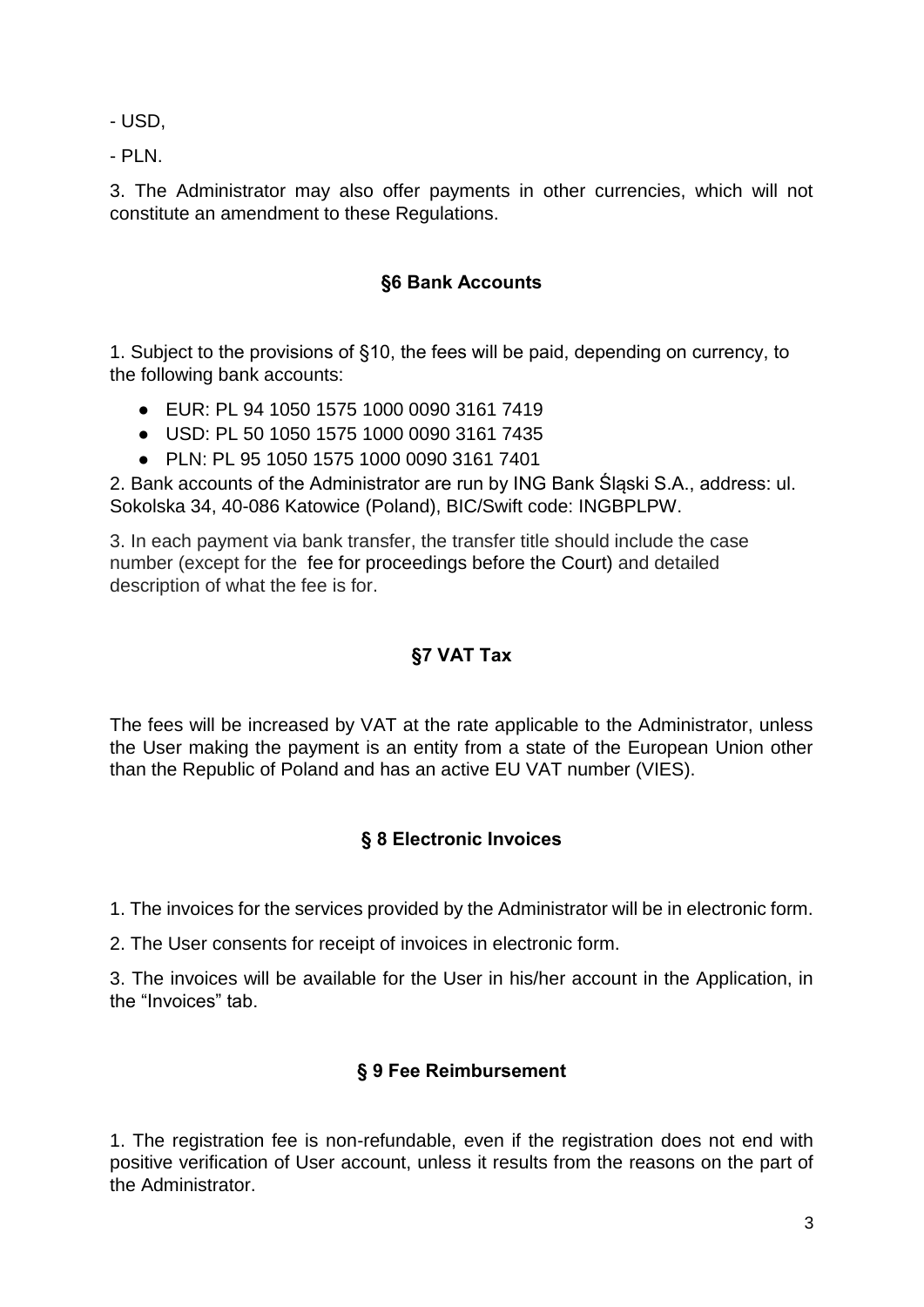2. Subject to section 3, the fee for proceedings before the Court is non-refundable, even if the proceedings do not end with a ruling, unless it results from the reasons on the part of the Administrator.

3. The Administrator will reimburse the arbitration fee if the statement of claim is declined by the Court or if the proceedings are discontinued due to lack of jurisdiction of the Court, unless the Court had jurisdiction at the moment of starting the proceedings.

## **§ 10 Payments Made Using the eCard Payment Application**

1. Online payments will be made as follows: after selecting the method of payment, the User will be directed to the bank transaction website. After logging in, he/she will receive a ready-made transfer form including the proper amount, transfer title and recipient information. After accepting the transfer, the User will return to the Court's Application.

2. The payments are made via the eCard application. It is possible to make electronic payments using the systems of the following banks and institutions: Płacę z inteligo (inteligo), mTransfer (mBank), MultiTransfer (mBank), Przelew24 (Bank Zachodni WBK), Przelew z BPH (Bank BPH), Płacę z iPKO (PKO BP), Pekao24Przelew (Bank Pekao), Płacę z iPKONET (PKO BP S.A.), Płacę z IKO, Płacę z Citi Handlowy (Citi Handlowy), PayWay Toyota Bank (Toyota Bank), MeritumBank Przelew (Meritum Bank), Płać z BOŚ (Bank Ochrony Środowiska), Płacę z Alior Bankiem (Alior Bank), Alior Sync (Alior Bank), Millennium - Płatności Internetowe (Bank Millennium), Płać z ING (ING Bank Śląski), Crédit Agricole przelew online (Crédit Agricole Bank Polski), Eurobank płatność online (Euro Bank S.A.), DB Transfer (Deutsche Bank PBC S.A.), Płać z Plus Bank (Plus Bank S.A.), Płacę z Idea-Bank (Idea Bank S.A.), Przelew Volkswagen Bank direct (Volkswagen Bank S.A.), PeoPay (Bank Pekao S.A.), e-Transfer Pocztowy 24 (Bank Pocztowy S.A.), Deutsche Bank Polska S.A., Raiffaisen Bank Polska S.A., Bank Pocztowy S.A., Bank Spółdzielczy we Wschowie, Plus Bank S.A., Millennium Bank S.A., Credit Agricole Bank S.A., Bank DnB Nord Polska S.A., Santander Bank Polska S.A., online payments using banking cards: Visa, Visa Electron, MasterCard, Maestro, MasterCard Electronic.

3. An amendment to the list of banks and institutions operated by the eCard application does not constitute an amendment to these Regulations.

## **§ 11 Discounts and promotions**

1. The Administrator may grant discounts for offered services and apply time limited special offers.

2. The Administrator decides about the amount of rebates and the duration of the special offer.